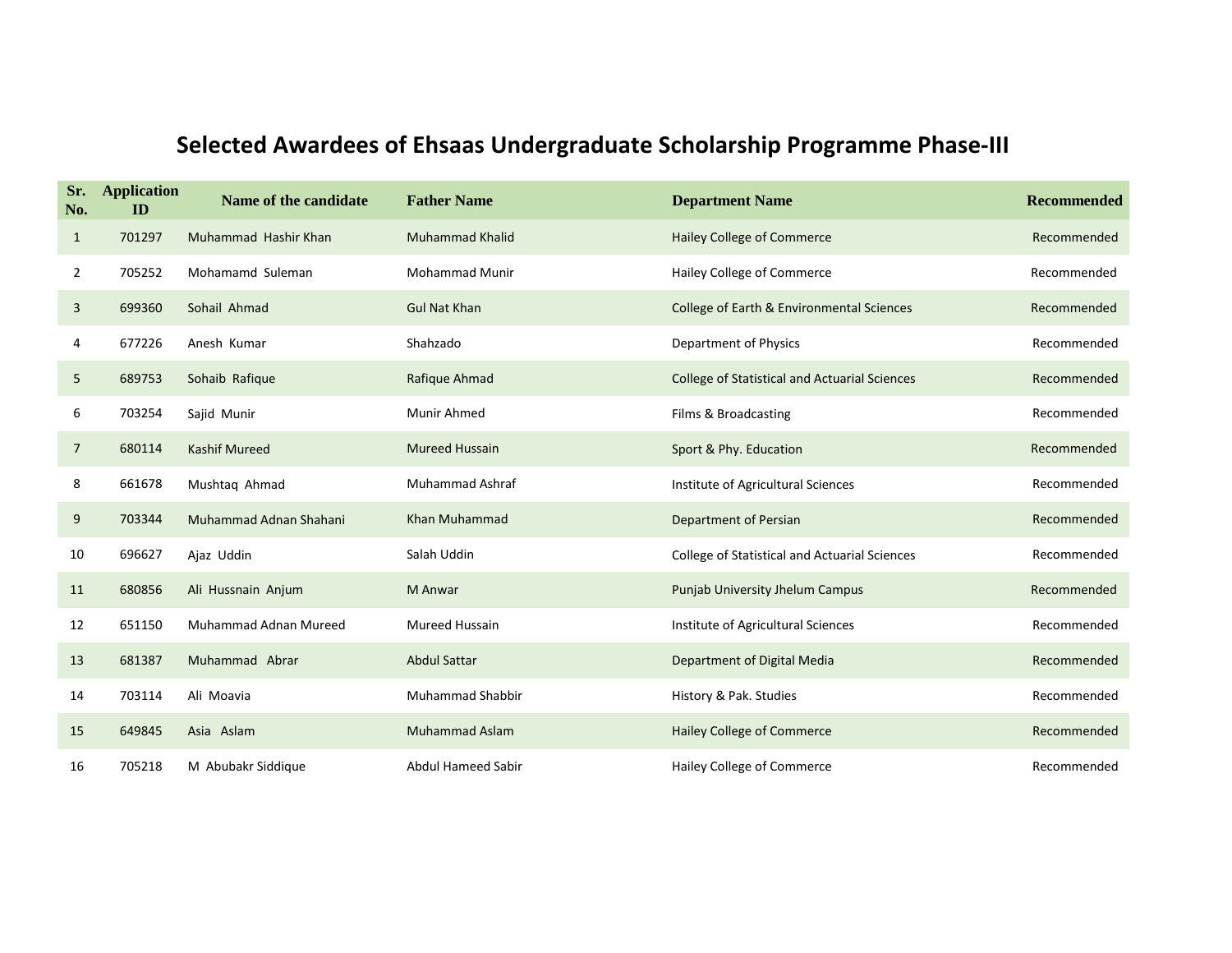| Sr.<br>No. | <b>Application</b><br>ID | Name of the candidate   | <b>Father Name</b>     | <b>Department Name</b>                               | <b>Recommended</b> |
|------------|--------------------------|-------------------------|------------------------|------------------------------------------------------|--------------------|
| 17         | 676777                   | <b>Muhammad Younus</b>  | <b>Abdul Majeed</b>    | Institute of English Studies Language & Linguistics  | Recommended        |
| 18         | 684054                   | Muhammad Aqeel          | Mubarak Ali            | Punjab University College of Information Technology  | Recommended        |
| 19         | 692613                   | Salman Ullah            | Muhammad Ayaz Khan     | <b>Films &amp; Broadcasting</b>                      | Recommended        |
| 20         | 698944                   | Ali Kamran              | Zulafgar Ali           | Sport & Phy. Education                               | Recommended        |
| 21         | 660590                   | Muhammad Ashal Abbas    | Shafqat Abbas Hashmi   | Hailey College of Banking & Finance                  | Recommended        |
| 22         | 692113                   | Muhammad Shoaib Ramzan  | Muhammad Ramzan Akhtar | Hailey College of Banking & Finance                  | Recommended        |
| 23         | 673161                   | Muhammad Shahzaib Naeem | <b>Muhammad Naeem</b>  | Hailey College of Commerce                           | Recommended        |
| 24         | 697024                   | Kashif Nawaz            | Rana Muhammad Nawaz    | Hailey College of Commerce                           | Recommended        |
| 25         | 678287                   | Utam Mul Oad            | Ranjhan Oad            | Department of Zoology                                | Recommended        |
| 26         | 654346                   | Sabir Hussain           | <b>Wahid Bukhsh</b>    | Department of Islamic Education                      | Recommended        |
| 27         | 671052                   | Ghulam Hassan           | Liftain                | <b>University Law College</b>                        | Recommended        |
| 28         | 692542                   | Burhan Shahid           | Latif Ur Rehman        | Geographical Information System                      | Recommended        |
| 29         | 651649                   | Abdul Satar             | <b>Muhammad Tufail</b> | <b>College of Statistical and Actuarial Sciences</b> | Recommended        |
| 30         | 688719                   | Shan Haider             | <b>Muhammad Latif</b>  | Punjab University College of Information Technology  | Recommended        |
| 31         | 696209                   | Saif Ullah              | Elahi Bakhsh           | <b>Public Relations &amp; Advertising</b>            | Recommended        |
| 32         | 625842                   | Israr Ahmad             | Abdul Ghaffar          | Department of Geography                              | Recommended        |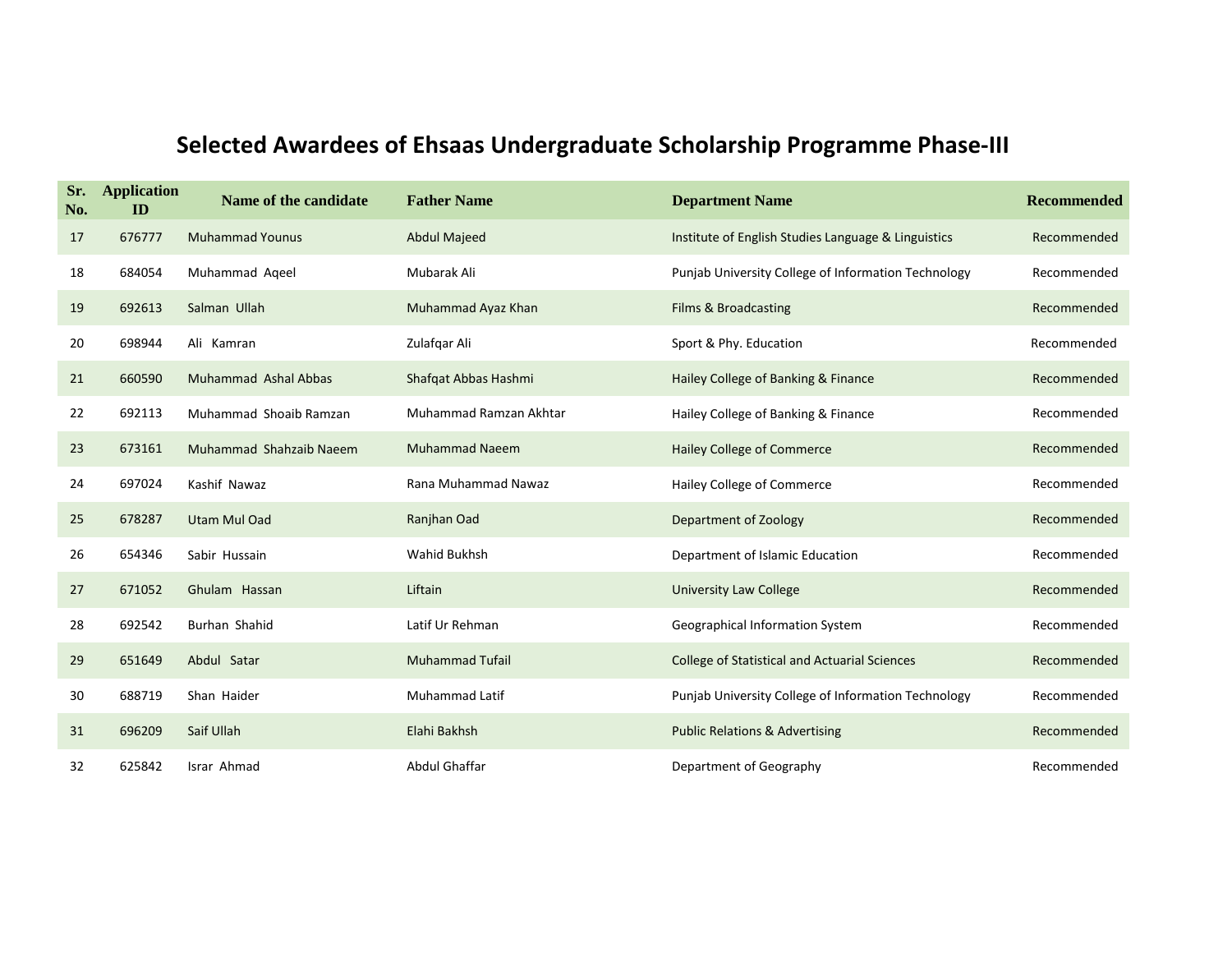| Sr.<br>No. | <b>Application</b><br>ID | Name of the candidate                    | <b>Father Name</b>      | <b>Department Name</b>                               | <b>Recommended</b> |
|------------|--------------------------|------------------------------------------|-------------------------|------------------------------------------------------|--------------------|
| 33         | 636091                   | Umair Azam                               | <b>Muhammad Azam</b>    | <b>Department of Mathematics</b>                     | Recommended        |
| 34         | 697382                   | Muhammad Amin Khoso                      | Abdul Ghani             | Punjab University Gujranwala Campust                 | Recommended        |
| 35         | 695943                   | Muhammad Muneeb-Ur-Rehman<br><b>Butt</b> | <b>Nasir Saeed Butt</b> | Hailey College of Banking & Finance                  | Recommended        |
| 36         | 694064                   | Asghar Ali                               | Ghulam Qadir            | <b>Information Management</b>                        | Recommended        |
| 37         | 667087                   | Muhammad Wasif Ali                       | Rafaqat Ali             | <b>College of Statistical and Actuarial Sciences</b> | Recommended        |
| 38         | 701584                   | Saqib Ali                                | Bahadar                 | <b>Political Science</b>                             | Recommended        |
| 39         | 686466                   | Muhammad Sohail                          | Malhoo Khan             | Punjab University Gujranwala Campust                 | Recommended        |
| 40         | 676695                   | Mahmood Ul Hassan Raza                   | <b>Hamid Raza</b>       | Department of Botany                                 | Recommended        |
| 41         | 686990                   | Muhammad Haroon Raza                     | <b>Ghulam Haider</b>    | IEE & CE                                             | Recommended        |
| 42         | 695571                   | Ghulam Muhai Ud Din                      | <b>Muhammad Akram</b>   | Institute of Metallurgy & Materials Engineering      | Recommended        |
| 43         | 702693                   | Muhammad Sufyan Tufail                   | <b>Muhammad Tufail</b>  | Institute of Social & Cultural Studies               | Recommended        |
| 44         | 682112                   | Adeel Yousaf                             | <b>Muhammad Yousaf</b>  | Department of Zoology                                | Recommended        |
| 45         | 693982                   | Muhammad Awais                           | <b>Muhammad Zafar</b>   | <b>Information Management</b>                        | Recommended        |
| 46         | 677988                   | Jawad Ahmad                              | Zulfigar Ali            | Punjab University College of Information Technology  | Recommended        |
| 47         | 687639                   | Muhammad Usman                           | <b>Abdul Sattar</b>     | Punjab University College of Information Technology  | Recommended        |
| 48         | 696129                   | Muhammad Yousaf                          | Faroog Ahmad            | Punjab University College of Information Technology  | Recommended        |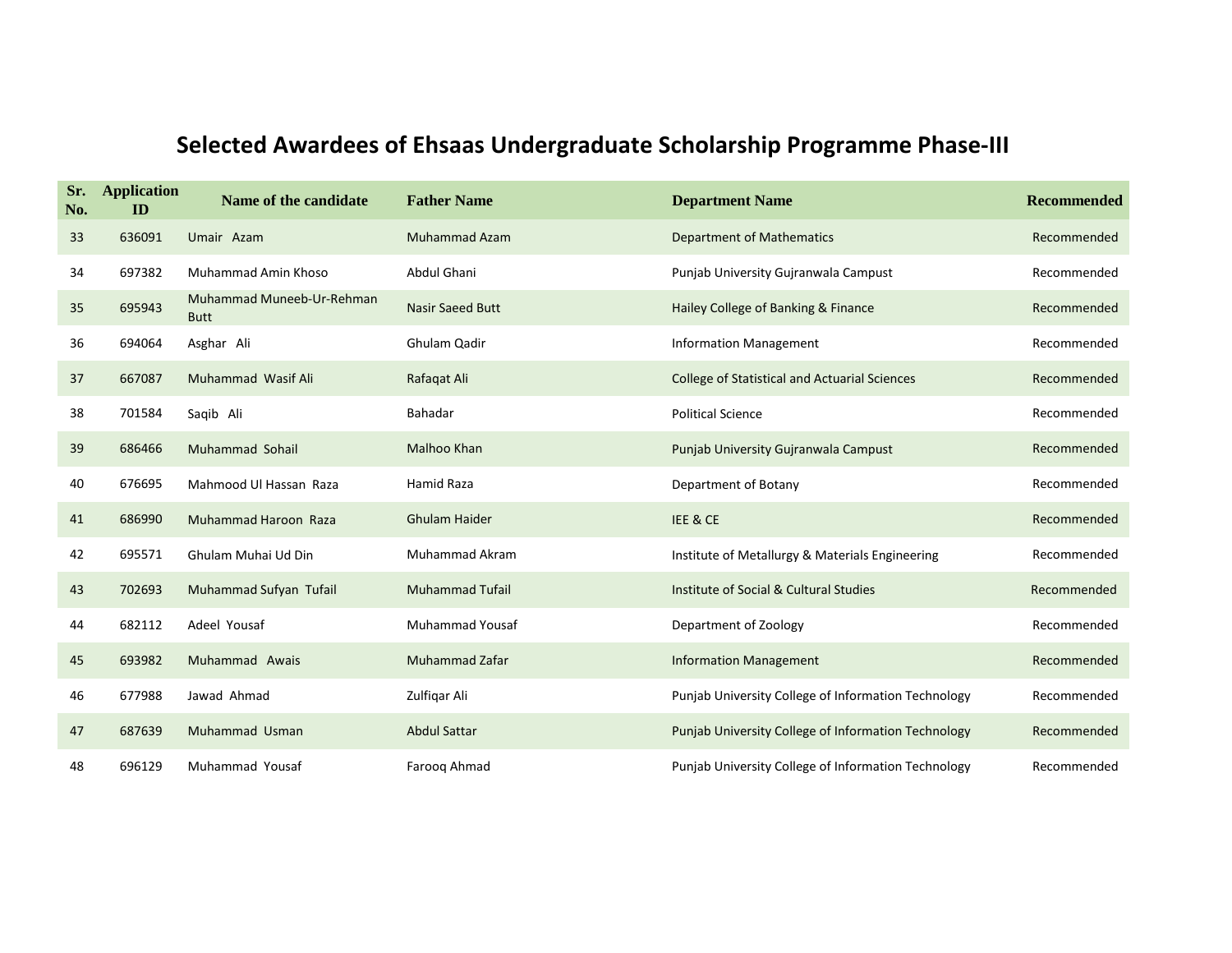| Sr.<br>No. | <b>Application</b><br>ID | Name of the candidate | <b>Father Name</b>       | <b>Department Name</b>                              | <b>Recommended</b> |
|------------|--------------------------|-----------------------|--------------------------|-----------------------------------------------------|--------------------|
| 49         | 699089                   | Arslan Shafique       | <b>Muhammad Shafique</b> | Films & Broadcasting                                | Recommended        |
| 50         | 705769                   | Khushal Khan          | Noor Akbar               | History & Pak. Studies                              | Recommended        |
| 51         | 654345                   | Asfand Hussain        | Ashiq Hussain            | Hailey College of Banking & Finance                 | Recommended        |
| 52         | 697482                   | Haseeb Wagas          | <b>Muhammad Israil</b>   | Hailey College of Commerce                          | Recommended        |
| 53         | 655300                   | Muhammad Hamza        | Muhammad Iqbal           | Hailey College of Commerce                          | Recommended        |
| 54         | 608661                   | Ahmad Hassan          | Magbool Hussain          | IEE & CE                                            | Recommended        |
| 55         | 686672                   | Muhammad Abdur Rehman | <b>Muhammad Arshad</b>   | Institute of English Studies                        | Recommended        |
| 56         | 685673                   | Muhammad Farhan       | Abdul Raheem             | <b>School of Economics</b>                          | Recommended        |
| 57         | 694624                   | Muhammad Usman        | Nizam Ud Deen            | Sheikh Zaid Islamic Center                          | Recommended        |
| 58         | 683676                   | Mudasar Iqbal         | Ali Ahmad                | Punjab University College of Information Technology | Recommended        |
| 59         | 672939                   | Sohail Haider         | Ghulam Nabi              | <b>Development Communication (ICS)</b>              | Recommended        |
| 60         | 556351                   | Nayyer Nazir          | Nazir Ahmad              | Development Communication (ICS)                     | Recommended        |
| 61         | 616920                   | Naveed Ahmad          | Khadim Hussain           | <b>Department of Mathematics</b>                    | Recommended        |
| 62         | 682568                   | Muhammad Waseem       | Muhammad Ramzan          | Department of Physics                               | Recommended        |
| 63         | 550230                   | Moin Yaqoob           | <b>Muhammad Yaqoob</b>   | Punjab University Gujranwala Campust                | Recommended        |
| 64         | 681578                   | Moon Masih            | <b>Manzoor Masih</b>     | Punjab University Gujranwala Campust                | Recommended        |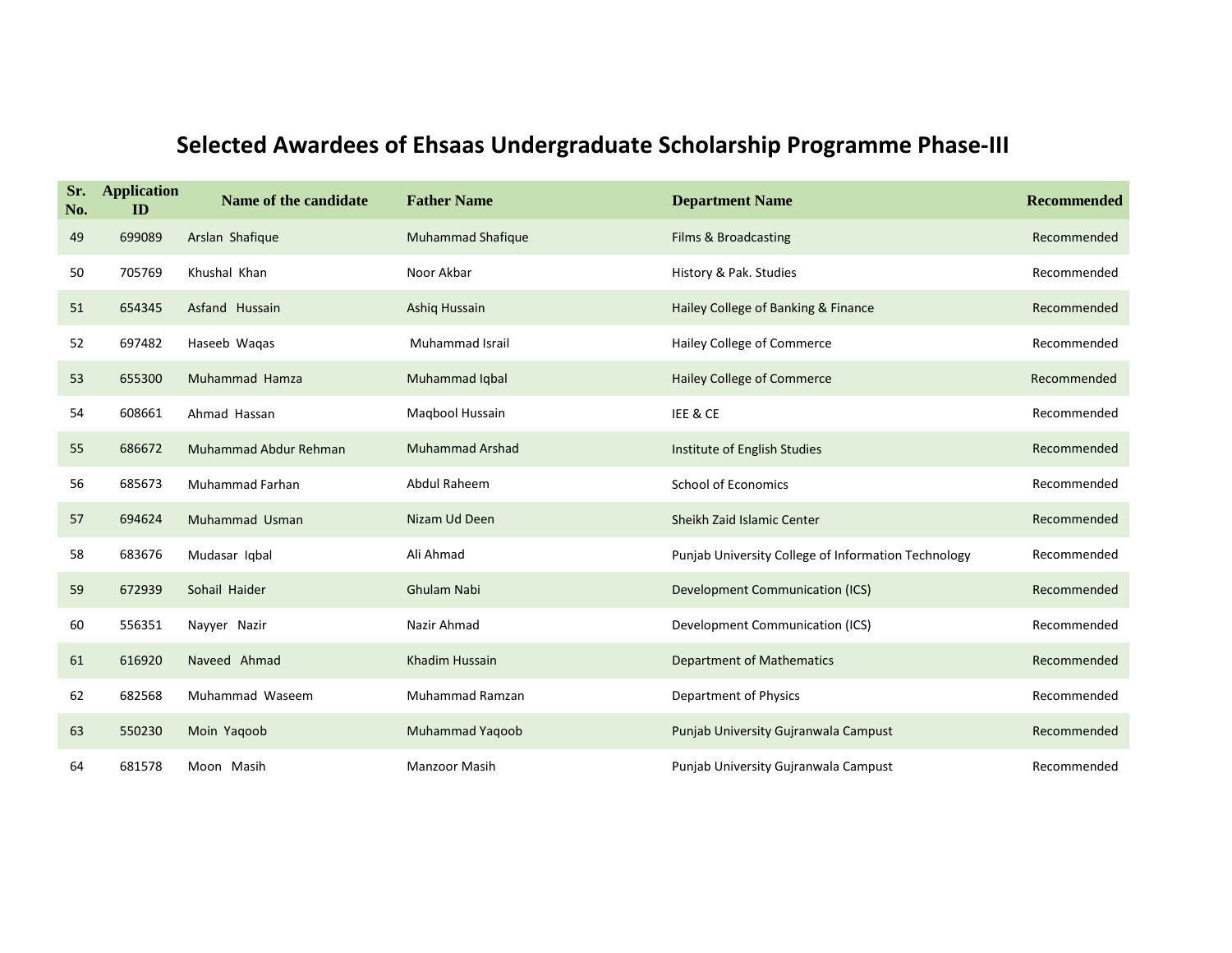| Sr.<br>No. | <b>Application</b><br>ID | Name of the candidate        | <b>Father Name</b>            | <b>Department Name</b>                         | <b>Recommended</b> |
|------------|--------------------------|------------------------------|-------------------------------|------------------------------------------------|--------------------|
| 65         | 626562                   | Muhammad Saleem              | <b>Muhammad Hanif</b>         | Punjab University Gujranwala Campust           | Recommended        |
| 66         | 654162                   | Hamid Hassan                 | Ashig Hussain                 | Hailey College of Commerce                     | Recommended        |
| 67         | 655271                   | Muhammad Dawood Arqam        | <b>Abdul Hameed Sabir</b>     | Hailey College of Commerce                     | Recommended        |
| 68         | 648310                   | Ahsan Raza                   | Imdad Hussain                 | Hailey College of Commerce                     | Recommended        |
| 69         | 631438                   | Muhammad Kashif              | Muhammad Asif Shah            | Institute of Business & Information Technology | Recommended        |
| 70         | 686917                   | Muhammad Shahid Nadeem       | <b>Muhammad Shameer</b>       | Institute of English Studies                   | Recommended        |
| 71         | 699394                   | Muhammad Nawaz               | <b>Ghulam Mustafa</b>         | <b>Department of Geology</b>                   | Recommended        |
| 72         | 690764                   | Muhammad Asim                | <b>Abdul Rasheed</b>          | Institute of Social & Cultural Studies         | Recommended        |
| 73         | 695600                   | Syed Muhammad Saqlain Fareed | Subtain Hussain               | Institute of Social & Cultural Studies         | Recommended        |
| 74         | 697907                   | Muhammad Ameen Khan          | Hazoor Khan                   | College of Pharmacy                            | Recommended        |
| 75         | 683356                   | <b>Muhammad Tahir Shah</b>   | Muhammad Zahir Shah           | <b>School of Economics</b>                     | Recommended        |
| 76         | 702981                   | Yasir                        | Shamsher                      | <b>School of Economics</b>                     | Recommended        |
| 77         | 688213                   | <b>Bilal Haider</b>          | <b>Muhammad Saleem Akhter</b> | <b>University Law College</b>                  | Recommended        |
| 78         | 688220                   | Rai Ali Hasnain              | Muhammad Ali                  | University Law College                         | Recommended        |
| 79         | 695354                   | Sher Ahmed                   | <b>Habib Ullah</b>            | <b>University Law College</b>                  | Recommended        |
| 80         | 659673                   | Amir Faraz                   | Mangtu Khan                   | Punjab University Jhelum Campus                | Recommended        |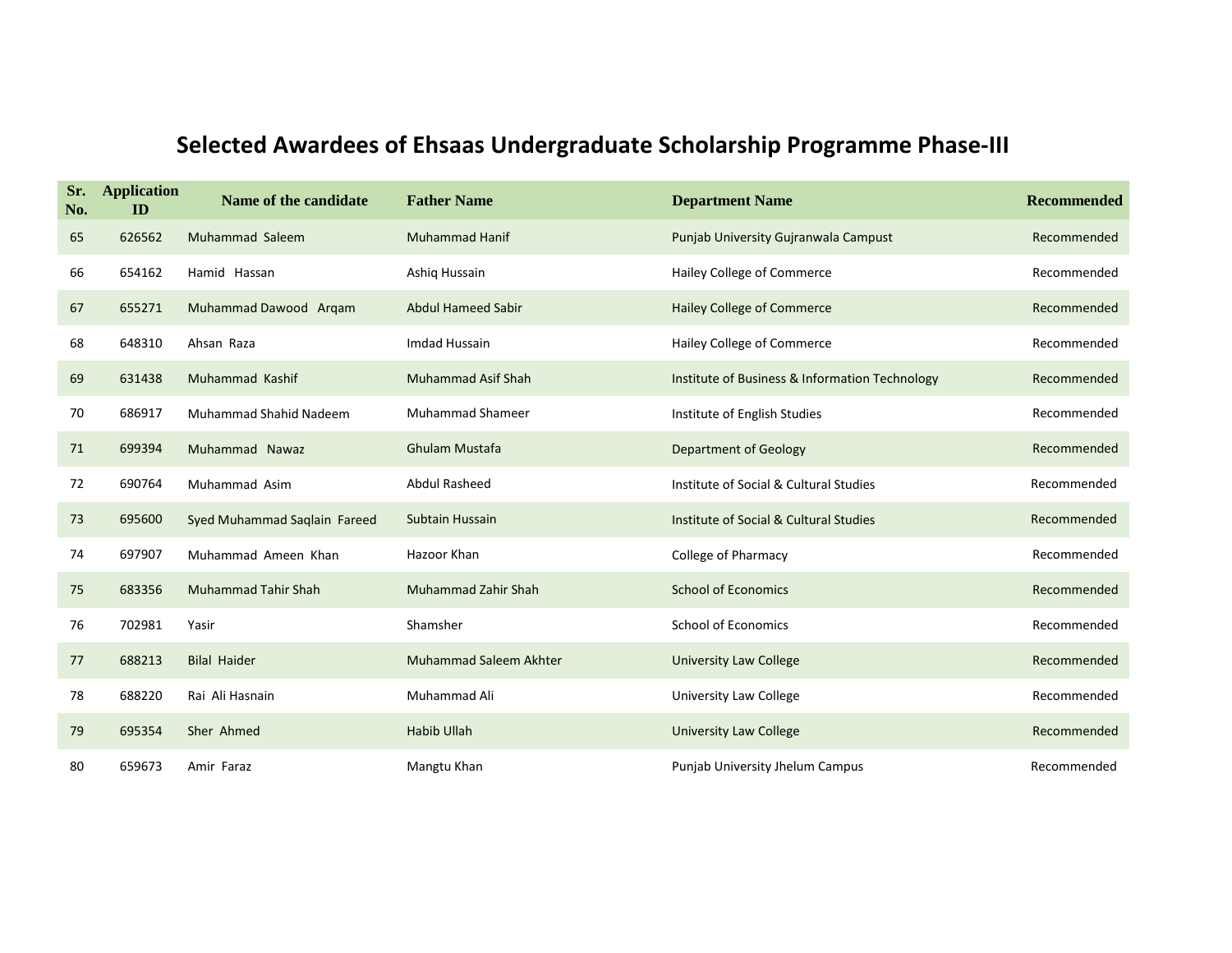| Sr.<br>No. | <b>Application</b><br>ID | Name of the candidate         | <b>Father Name</b>      | <b>Department Name</b>                              | <b>Recommended</b> |
|------------|--------------------------|-------------------------------|-------------------------|-----------------------------------------------------|--------------------|
| 81         | 615999                   | Muhammad Haseeb Ali           | Javed Akhter            | Centre of High Energy Physics                       | Recommended        |
| 82         | 682099                   | Ausaf Gill                    | Riaz Gill               | Punjab University College of Information Technology | Recommended        |
| 83         | 661730                   | <b>Muhammad Nouman Arshad</b> | <b>Muhammad Arshad</b>  | Punjab University College of Information Technology | Recommended        |
| 84         | 596544                   | Najam Ul Hassan               | Muhammad Asif Irshad    | Punjab University College of Information Technology | Recommended        |
| 85         | 685784                   | Rana Muhammad Adnan           | <b>Muhammad Hussain</b> | Punjab University College of Information Technology | Recommended        |
| 86         | 702636                   | Muhammad Younis Raza          | <b>Ghulam Sarwar</b>    | Development Communication (ICS)                     | Recommended        |
| 87         | 620145                   | Ismaeel Hashmat               | <b>Muhammad Hashmat</b> | Department of Digital Media                         | Recommended        |
| 88         | 691405                   | Wajid Ali                     | Sahib Ali               | Department of Journalism                            | Recommended        |
| 89         | 688281                   | Muhammad Fayyaz               | <b>Abdul Malik</b>      | History & Pak. Studies                              | Recommended        |
| 90         | 692660                   | Muhammad Faisal Nadeem        | Noor Akbar              | History & Pak. Studies                              | Recommended        |
| 91         | 682098                   | <b>Muhammad Saad Ikram</b>    | <b>Muhammad Ikram</b>   | Institue of Quality & Technology Management         | Recommended        |
| 92         | 706067                   | Muhamad Faroog                | Muhammad Ramzan         | Department of Philosophy                            | Recommended        |
| 93         | 651857                   | Muhammad Sajid                | Ameer Bakhsh            | <b>Hailey College of Commerce</b>                   | Recommended        |
| 94         | 685611                   | Ahmad Amjad                   | Amjad Ali               | Hailey College of Commerce                          | Recommended        |
| 95         | 665688                   | Muhammad Usman Shoukat        | Shoukat Ali             | Hailey College of Commerce                          | Recommended        |
| 96         | 691626                   | Muhammad Amran                | <b>Muhammad Ramzan</b>  | Institute of English Studies                        | Recommended        |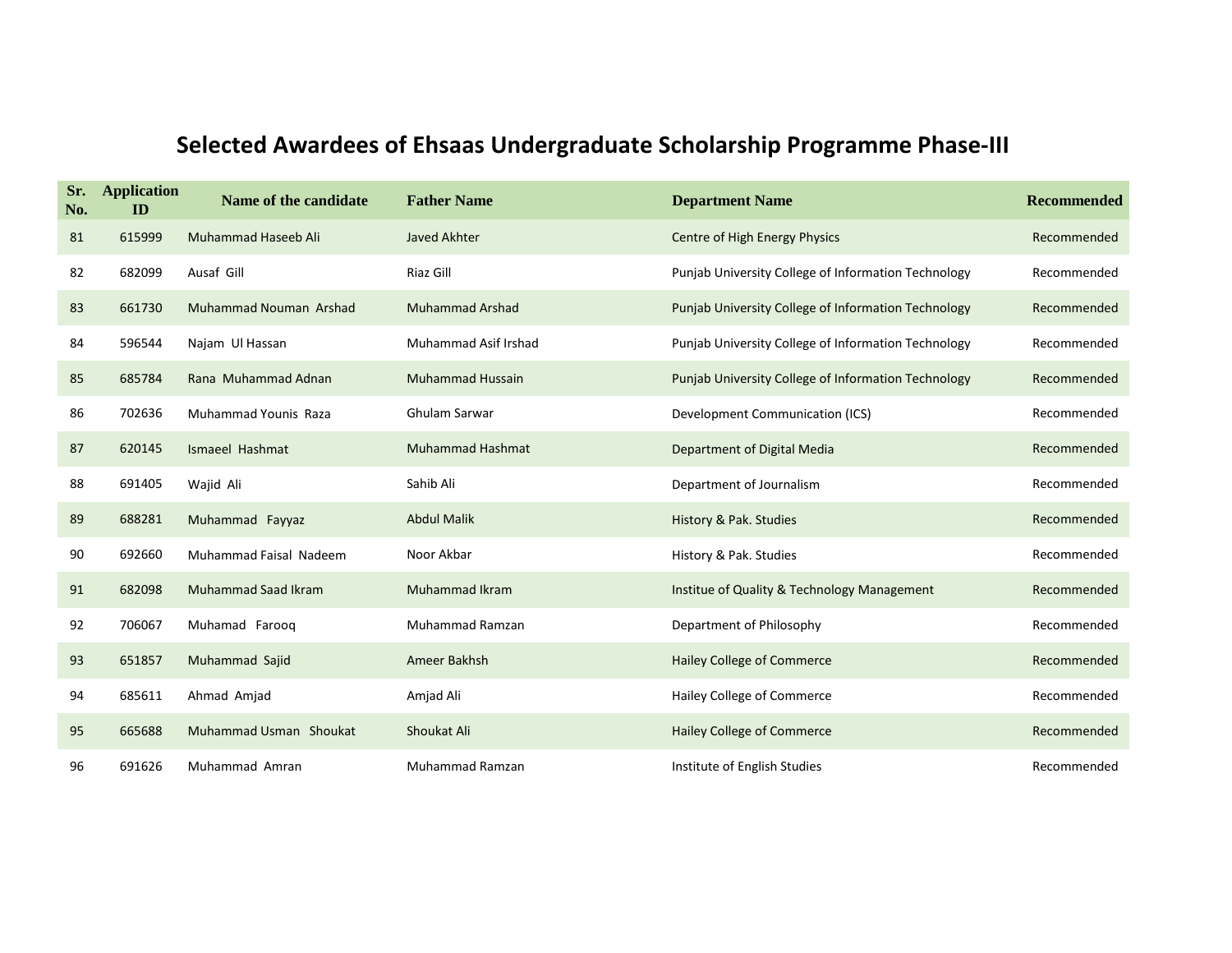| Sr.<br>No. | <b>Application</b><br>ID | Name of the candidate  | <b>Father Name</b>             | <b>Department Name</b>                               | <b>Recommended</b> |
|------------|--------------------------|------------------------|--------------------------------|------------------------------------------------------|--------------------|
| 97         | 703893                   | Naveed Hussain         | <b>Munawar Hussain</b>         | Institute of Social & Cultural Studies               | Recommended        |
| 98         | 690432                   | Akmal Shahzad          | Munawar Ali Shahzad            | <b>School of Economics</b>                           | Recommended        |
| 99         | 692509                   | Islam Haider           | Qurban Ali                     | <b>School of Economics</b>                           | Recommended        |
| 100        | 697568                   | Muhammad Abubakar      | <b>Ghulam Fareed</b>           | University Law College                               | Recommended        |
| 101        | 570557                   | Ali Hamza              | Ghulam Bagir                   | <b>Geographical Information System</b>               | Recommended        |
| 102        | 636655                   | Abdullah Arshad        | <b>Muhammad Arshad Naeem</b>   | <b>College of Statistical and Actuarial Sciences</b> | Recommended        |
| 103        | 688421                   | Massum Ali             | Mudassar Ali                   | <b>Development Communication (ICS)</b>               | Recommended        |
| 104        | 649762                   | Tayyab Mansha          | Muhammad Mansha                | <b>Communication &amp; Media Studies</b>             | Recommended        |
| 105        | 635097                   | Muhammad Arslan        | Muhammad Iqbal                 | <b>Department of Physics</b>                         | Recommended        |
| 106        | 692759                   | Ali Ahmad              | <b>Muhammad Tariq</b>          | Punjab University Gujranwala Campust                 | Recommended        |
| 107        | 690084                   | Zulgarnen Amin         | <b>Muhammad Amin</b>           | Punjab University Gujranwala Campust                 | Recommended        |
| 108        | 682374                   | Muhammad Irfan Mushtaq | Muhammad Mushtaq Ahmed         | Punjab University Gujranwala Campust                 | Recommended        |
| 109        | 697815                   | Ghulam Abbas           | Khalida Parveen                | Punjab University Gujranwala Campust                 | Recommended        |
| 110        | 693638                   | Malik Manzar Hussain   | Muhammad Ishfaq Hussain Mazhar | Hailey College of Commerce                           | Recommended        |
| 111        | 661354                   | Hamz Ullah             | Izat Habib                     | Hailey College of Commerce                           | Recommended        |
| 112        | 685781                   | Ali Hassan             | Dilawar Hussain                | Department of Geology                                | Recommended        |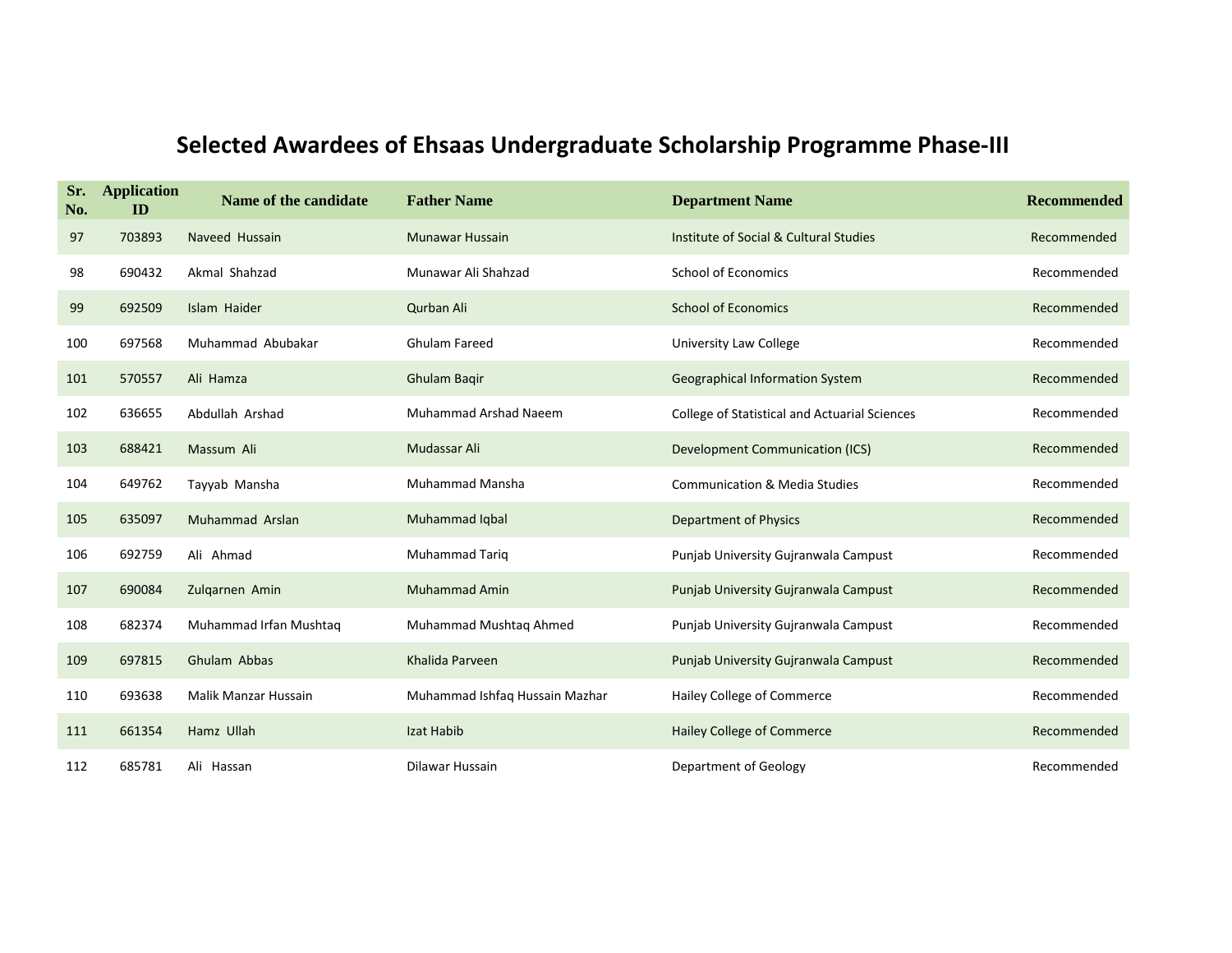| Sr.<br>No. | <b>Application</b><br>ID | Name of the candidate | <b>Father Name</b>        | <b>Department Name</b>                               | <b>Recommended</b> |
|------------|--------------------------|-----------------------|---------------------------|------------------------------------------------------|--------------------|
| 113        | 701967                   | Zeeshan Haider        | <b>Abdul Ghaffar</b>      | <b>Department of Geology</b>                         | Recommended        |
| 114        | 697517                   | Muhammad Rizwan Tarig | <b>Tarig Masood</b>       | Institute of Metallurgy & Materials Engineering      | Recommended        |
| 115        | 699464                   | Muhammad Juraid Qamar | <b>Muhammad Qamar Naz</b> | Institute of Metallurgy & Materials Engineering      | Recommended        |
| 116        | 693976                   | Abu Hurairah Aslam    | Rana Muhammad Aslam       | Institute of Microbiology and Molecular Genetics     | Recommended        |
| 117        | 648907                   | Junaid Aziz           | <b>Abdul Aziz</b>         | Institute of Microbiology and Molecular Genetics     | Recommended        |
| 118        | 695944                   | Muhammad Saleem       | Ameer                     | Department of Zoology                                | Recommended        |
| 119        | 579474                   | Ahmad Mustafa         | <b>Muhammad Shahbaz</b>   | Institute of English Studies Language & Linguistics  | Recommended        |
| 120        | 684554                   | Ali Raza              | <b>Muhammad Mansha</b>    | School of BioSchool of Chemistry & Biotechnology     | Recommended        |
| 121        | 652205                   | Muhammad Adeel        | <b>Abdul Sattar</b>       | <b>School of Chemistry</b>                           | Recommended        |
| 122        | 698090                   | Abdur Rahman          | Habib Ullah               | School of Chemistry                                  | Recommended        |
| 123        | 668837                   | Muhafiz Karam Jan     | Karam Jan                 | Sheikh Zaid Islamic Center                           | Recommended        |
| 124        | 689205                   | Abdullah Allamgir     | Allamgir                  | <b>Information Management</b>                        | Recommended        |
| 125        | 692505                   | Nayyar Hussain        | <b>Gul Beg Khan</b>       | <b>University Law College</b>                        | Recommended        |
| 126        | 663228                   | Muhammad Jahangir     | Ghulam Yasin              | Centre of High Energy Physics                        | Recommended        |
| 127        | 692427                   | Muhammad Kashif       | <b>Ghulam Qasim Khan</b>  | Centre of High Energy Physics                        | Recommended        |
| 128        | 683632                   | Ali Raza              | <b>Younas Mehmood</b>     | <b>College of Statistical and Actuarial Sciences</b> | Recommended        |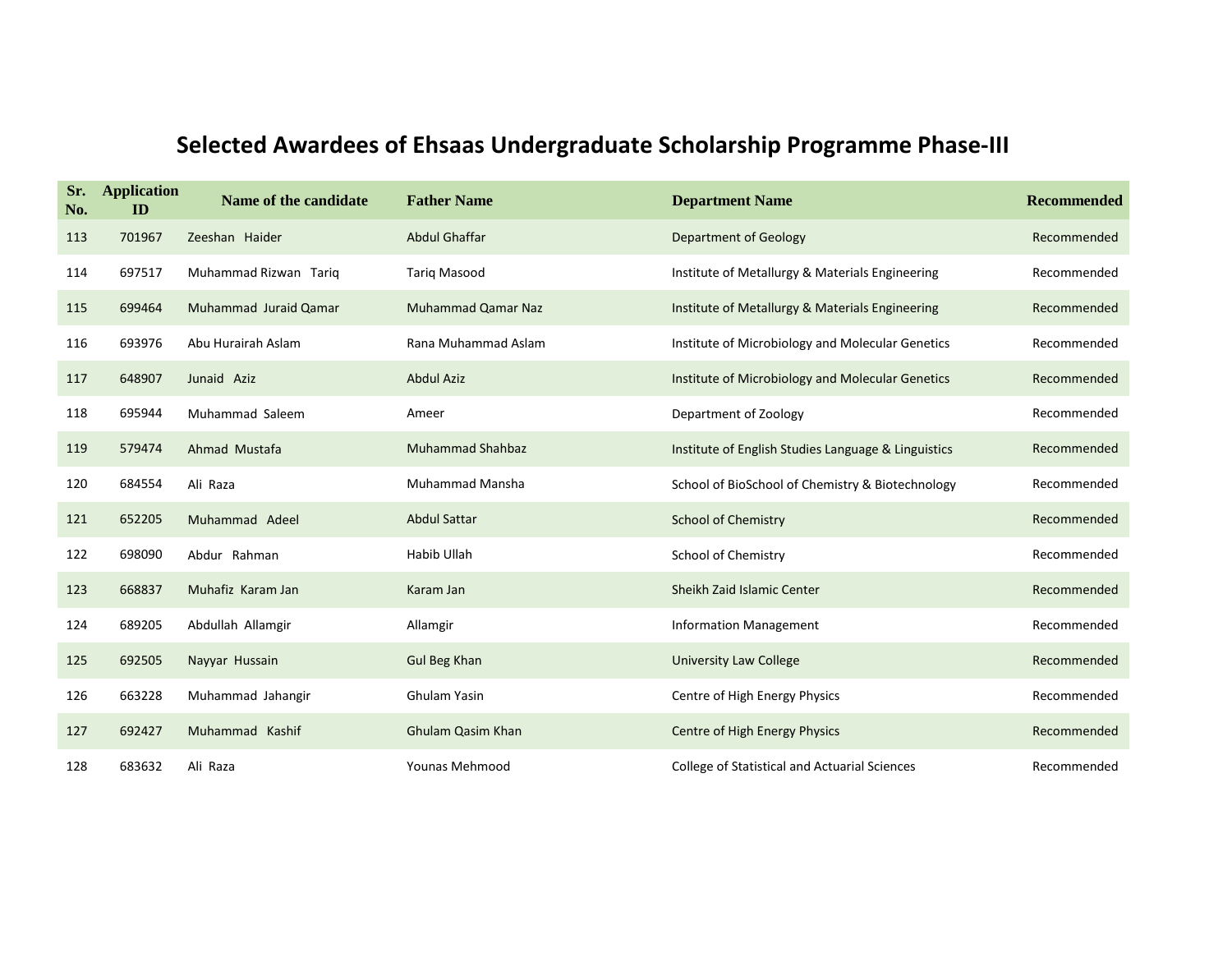| Sr.<br>No. | <b>Application</b><br>ID | Name of the candidate | <b>Father Name</b>    | <b>Department Name</b>                               | <b>Recommended</b> |
|------------|--------------------------|-----------------------|-----------------------|------------------------------------------------------|--------------------|
| 129        | 688284                   | Sajjad Ali            | Muhammad Ramzan       | <b>College of Statistical and Actuarial Sciences</b> | Recommended        |
| 130        | 698022                   | Naseem Akhtar         | Ghulam Nabi           | Films & Broadcasting                                 | Recommended        |
| 131        | 660879                   | Faizan Ahmad          | Amjad Masood          | <b>Department of Gender Studies</b>                  | Recommended        |
| 132        | 662124                   | Qalandar Ishaq        | Muhammad Ishaq        | Department of Physics                                | Recommended        |
| 133        | 647063                   | Talha Sardar          | Sardar Muhammad       | Sport & Phy. Education                               | Recommended        |
| 134        | 681990                   | Talha Mehmood         | Mehmood Ahmed         | Punjab University Gujranwala Campust                 | Recommended        |
| 135        | 678671                   | Asrar Nadeem          | Rana Nadeem Akhtar    | Punjab University Gujranwala Campust                 | Recommended        |
| 136        | 686086                   | Ali Raza              | <b>Muhammad Munir</b> | Institute of Administrative Sciences                 | Recommended        |
| 137        | 629223                   | Mubasher Haider       | Izhar Ul Haq          | IEE & CE                                             | Recommended        |
| 138        | 696468                   | Umar Hussain          | <b>Arshad Hussain</b> | Institute of Metallurgy & Materials Engineering      | Recommended        |
| 139        | 656225                   | Ali Hasnain           | Shahadat              | Institute of Social & Cultural Studies               | Recommended        |
| 140        | 702560                   | Faisal Igbal          | Muhammad Iqbal        | Institute of Social & Cultural Studies               | Recommended        |
| 141        | 648909                   | Aftab Ahmad           | <b>Altaf Hussain</b>  | Department of Urdu                                   | Recommended        |
| 142        | 680555                   | Mohsin Afzal          | Muhammad Afzal        | <b>Research Evaluation (IER)</b>                     | Recommended        |
| 143        | 698609                   | Muhammad Shair Ali    | <b>Muhammad Bilal</b> | <b>School of Economics</b>                           | Recommended        |
| 144        | 649598                   | Abdul Haseeb          | Abdul Jabbar          | <b>School of Economics</b>                           | Recommended        |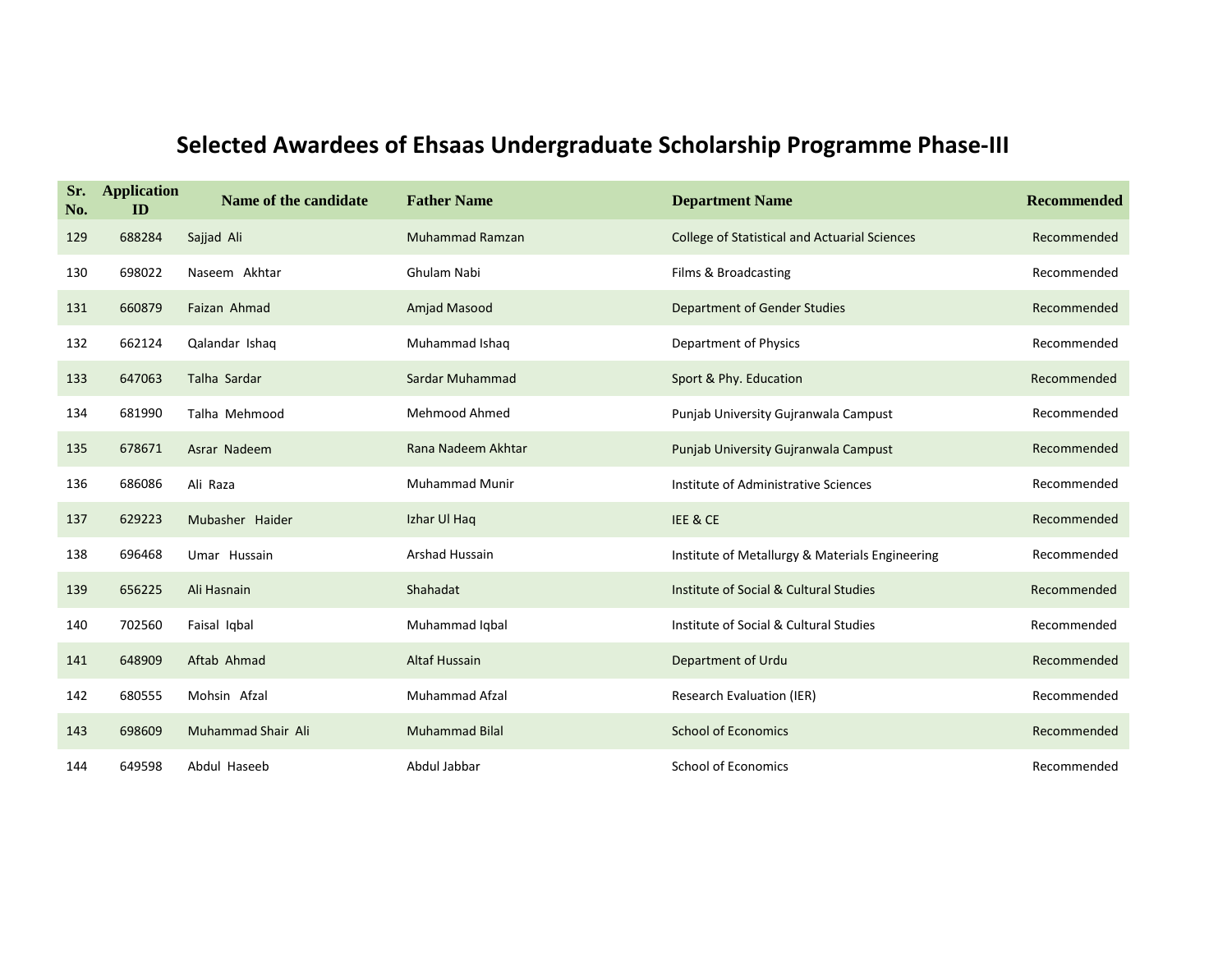| Sr.<br>No. | <b>Application</b><br>ID | Name of the candidate        | <b>Father Name</b>     | <b>Department Name</b>                               | <b>Recommended</b> |
|------------|--------------------------|------------------------------|------------------------|------------------------------------------------------|--------------------|
| 145        | 703841                   | <b>Ibrar Ahmed</b>           | Muhammad Razzaq        | Sheikh Zaid Islamic Center                           | Recommended        |
| 146        | 697744                   | Nadeem Abbas                 | <b>Muhammad Abbas</b>  | Sheikh Zaid Islamic Center                           | Recommended        |
| 147        | 687835                   | Muhammad Muzaffar            | <b>Muhammad Saffar</b> | Secondary Education (IER)                            | Recommended        |
| 148        | 652950                   | Hafiz Numan Abdullah Shoukat | Shoukat Ali            | Centre of High Energy Physics                        | Recommended        |
| 149        | 691549                   | Kamran Abbas                 | <b>Mazhar Abbas</b>    | History & Pak. Studies                               | Recommended        |
| 150        | 654757                   | Muhammad Rayyan Musyyab      | Muhammad Ilyas         | Institute of Administrative Sciences                 | Recommended        |
| 151        | 697528                   | Aqsa Saqib                   | Abdul Khaliq Saqib     | Department of Zoology                                | Recommended        |
| 152        | 687067                   | Nadia Kanwal George          | George Masih           | Punjab University Gujranwala Campust                 | Recommended        |
| 153        | 700602                   | Arooj Rashid                 | <b>Muhammad Rashid</b> | Punjab University Gujranwala Campust                 | Recommended        |
| 154        | 702758                   | Nida Mumtaz                  | Mumtaz                 | Hailey College of Banking & Finance                  | Recommended        |
| 155        | 695605                   | Ayesha                       | <b>Abdul Ghafoor</b>   | Punjab University Jhelum Campus                      | Recommended        |
| 156        | 657293                   | Hafiza Uswa Pervaiz          | Pervaiz Ahmad          | Department of Islamic Education                      | Recommended        |
| 157        | 696575                   | Tehreem Asghar               | Asghar Ali             | <b>College of Statistical and Actuarial Sciences</b> | Recommended        |
| 158        | 694568                   | Minahal Riaz                 | Muhammad Riaz          | <b>Communication &amp; Media Studies</b>             | Recommended        |
| 159        | 697407                   | Ayesha Saddiga               | <b>Abdul Majeed</b>    | Sport & Phy. Education                               | Recommended        |
| 160        | 697946                   | Zaryab Khalid                | Khalid Hameed          | Institute of Social & Cultural Studies               | Recommended        |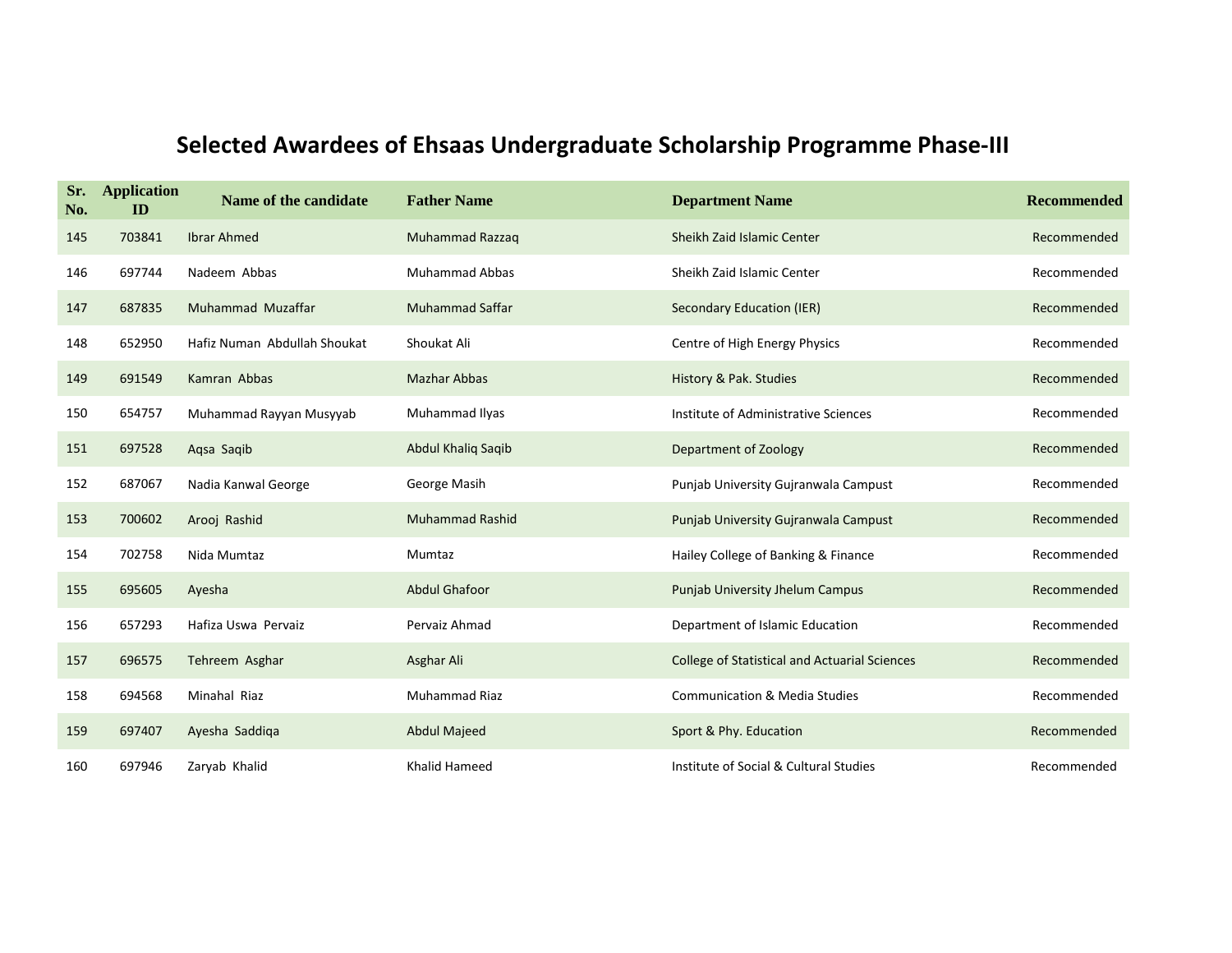| Sr.<br>No. | <b>Application</b><br>ID | Name of the candidate               | <b>Father Name</b>       | <b>Department Name</b>                              | <b>Recommended</b> |
|------------|--------------------------|-------------------------------------|--------------------------|-----------------------------------------------------|--------------------|
| 161        | 694860                   | Layba Shafique                      | <b>Muhammad Shafique</b> | <b>School of Chemistry</b>                          | Recommended        |
| 162        | 684077                   | Suneha Ayoub                        | Muhammad Ayoub           | College of Art & Design                             | Recommended        |
| 163        | 691437                   | Aliza Munir                         | Munir Ahmad              | French Language                                     | Recommended        |
| 164        | 688324                   | Aleeshba Noveed                     | Noveed Akhtar            | Punjab University Gujranwala Campust                | Recommended        |
| 165        | 577761                   | Jannat Yousaf                       | <b>Muhammad Yousaf</b>   | Punjab University Gujranwala Campust                | Recommended        |
| 166        | 632456                   | Maryam Saleem                       | Muhammad Saleem          | Institute of Business & Information Technology      | Recommended        |
| 167        | 698050                   | <b>Bisma Farooq</b>                 | Malik Umar Faroog        | Institute of Social & Cultural Studies              | Recommended        |
| 168        | 703000                   | Mahira Asif                         | Asif Ali                 | Department of Science Education (IER)               | Recommended        |
| 169        | 699183                   | Nagina Ashraf                       | <b>Muhammad Ashraf</b>   | Institute of Agricultural Sciences                  | Recommended        |
| 170        | 696220                   | Husna Sarwar                        | Ghulam Sarwar            | Punjab University College of Information Technology | Recommended        |
| 171        | 692766                   | Tayyiba Munawar                     | Munawar Hussain Qadri    | <b>Department of Gender Studies</b>                 | Recommended        |
| 172        | 705066                   | Khadija Tul Kubra Muhammad<br>Anwar | <b>Muhammad Anwar</b>    | Department of Geography                             | Recommended        |
| 173        | 689981                   | Mafia Javed                         | Javed Igbal              | Institute of Social & Cultural Studies              | Recommended        |
| 174        | 686056                   | Shakeel Ahmad                       | Ahmad Din                | Institute of Social & Cultural Studies              | Recommended        |
| 175        | 587438                   | Iram Shahzadi                       | <b>Muhammad Akram</b>    | Department of Islamic Education                     | Recommended        |
| 176        | 593255                   | Rafia Arif                          | <b>Muhammad Arif</b>     | Institute of Agricultural Sciences                  | Recommended        |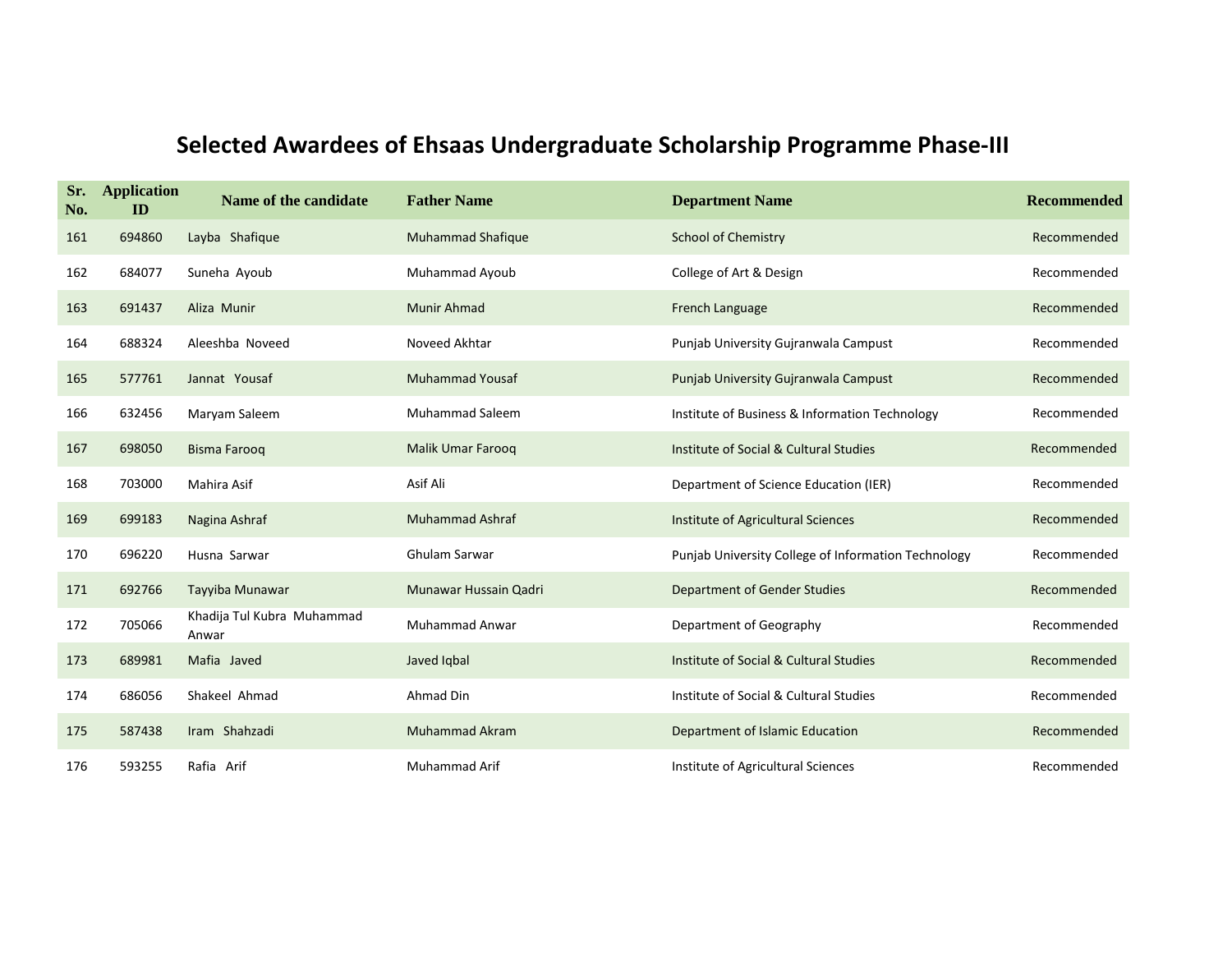| Sr.<br>No. | <b>Application</b><br>ID | Name of the candidate   | <b>Father Name</b>      | <b>Department Name</b>                               | <b>Recommended</b> |
|------------|--------------------------|-------------------------|-------------------------|------------------------------------------------------|--------------------|
| 177        | 697144                   | Rubab Khan              | <b>Muhammad Rashid</b>  | Department of Digital Media                          | Recommended        |
| 178        | 677939                   | Faiza Tamseel           | <b>Muhammad Sarfraz</b> | <b>Public Relations &amp; Advertising</b>            | Recommended        |
| 179        | 697761                   | Sharmeen                | <b>Ghulam Sarwar</b>    | College of Art & Design                              | Recommended        |
| 180        | 692415                   | Fizza Asghar            | Asghar Ali              | Department of Space Science                          | Recommended        |
| 181        | 695860                   | Alishba Shahzadi        | <b>Muhammad Shahbaz</b> | Punjab University Gujranwala Campust                 | Recommended        |
| 182        | 694515                   | Areej Ahmad Areej Ahmad | Muhammad Ahmad Khokhar  | Punjab University Gujranwala Campust                 | Recommended        |
| 183        | 617092                   | Sidra                   | <b>Muhammad Shafiq</b>  | Hailey College of Commerce                           | Recommended        |
| 184        | 688054                   | Hurain Fatima           | Rana Abdul Gaffar       | Hailey College of Commerce                           | Recommended        |
| 185        | 702957                   | Fiza Ejaz               | Ejaz Ahmad              | <b>Hailey College of Commerce</b>                    | Recommended        |
| 186        | 690172                   | Hafiza Isma Imran       | Imran Sanaullah         | Institute of Social & Cultural Studies               | Recommended        |
| 187        | 698019                   | Tabassum Hussain        | Muhammad Hussain        | School of BioSchool of Chemistry & Biotechnology     | Recommended        |
| 188        | 660377                   | Arshy Fatima            | Khalid Iftikhar         | <b>College of Statistical and Actuarial Sciences</b> | Recommended        |
| 189        | 696096                   | Amina Asrar             | <b>Asrar Ahmad</b>      | <b>College of Statistical and Actuarial Sciences</b> | Recommended        |
| 190        | 701485                   | Saba Bibi               | Shaukat Ali             | <b>Public Relations &amp; Advertising</b>            | Recommended        |
| 191        | 700139                   | Rida Fatima             | Zafar Iqbal             | Department of Gender Studies                         | Recommended        |
| 192        | 692730                   | Abida Nasir             | Nasir Mehmood           | Department of Gender Studies                         | Recommended        |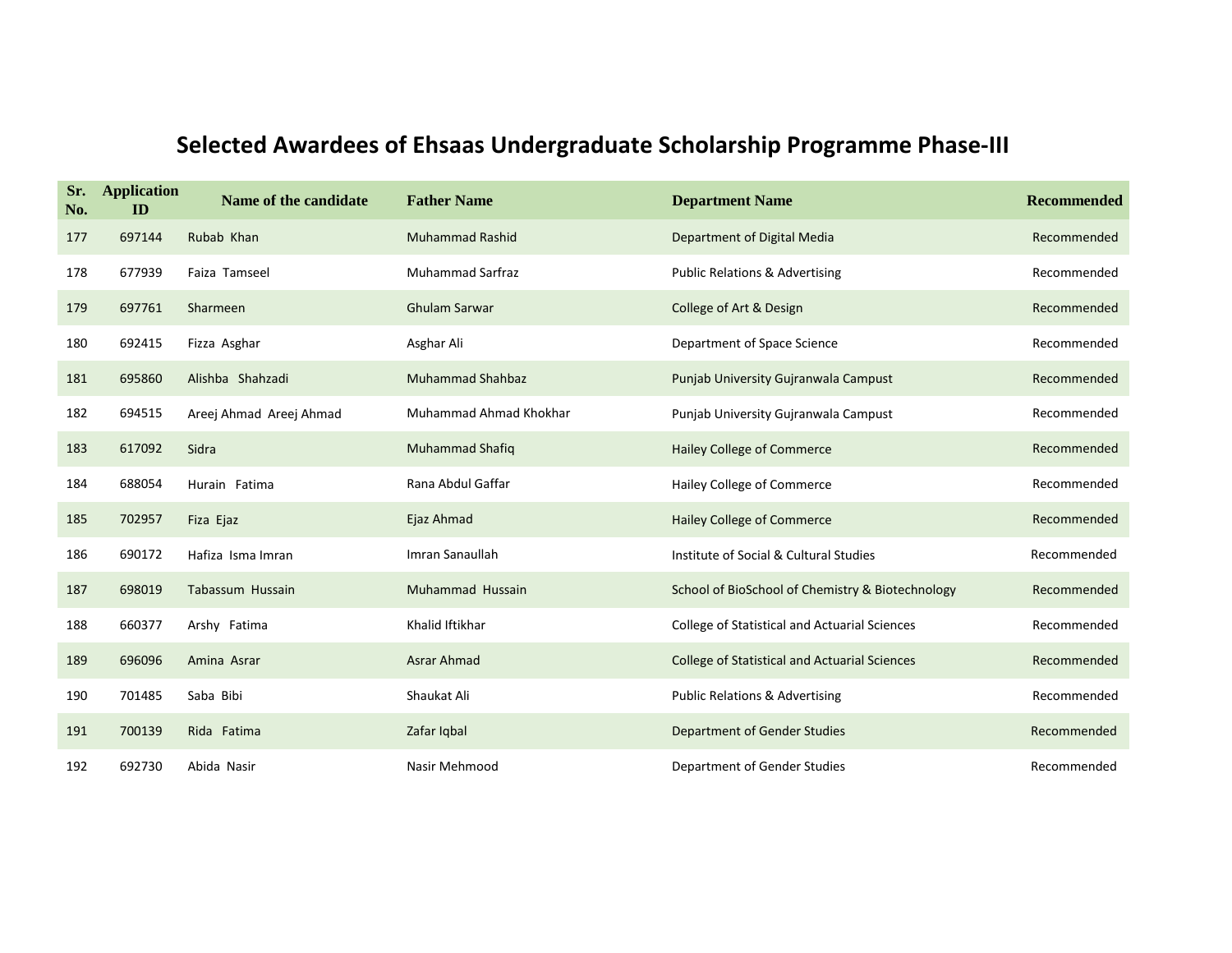| Sr.<br>No. | <b>Application</b><br>ID | Name of the candidate | <b>Father Name</b>    | <b>Department Name</b>                              | <b>Recommended</b> |
|------------|--------------------------|-----------------------|-----------------------|-----------------------------------------------------|--------------------|
| 193        | 702353                   | Masooma Sadagat       | Sadaqat Ali           | <b>Political Science</b>                            | Recommended        |
| 194        | 678656                   | Shumaila              | <b>Muhammad Ameen</b> | Punjab University Gujranwala Campust                | Recommended        |
| 195        | 676498                   | Aisha                 | <b>Muhammad Saeed</b> | Punjab University Gujranwala Campust                | Recommended        |
| 196        | 675560                   | Adan Fatima           | Rasheed Ahmad         | Hailey College of Banking & Finance                 | Recommended        |
| 197        | 690630                   | Saima Yaqoob          | Muhammad Yayoob       | <b>Policy Analysis</b>                              | Recommended        |
| 198        | 703545                   | Menahal Jabbar        | Abdul Jabbar          | School of BioSchool of Chemistry & Biotechnology    | Recommended        |
| 199        | 611550                   | Raima Shabir          | <b>Shabir Hussain</b> | <b>Punjab University Jhelum Campus</b>              | Recommended        |
| 200        | 701708                   | Amna Shabir           | Shabir Ahmad          | College of Statistical and Actuarial Sciences       | Recommended        |
| 201        | 681902                   | Eisha Mehmood         | Mehmood-Ul -Hassan    | Punjab University College of Information Technology | Recommended        |
| 202        | 703180                   | Sana Shahid           | Shahid Saleem         | Punjab University College of Information Technology | Recommended        |
| 203        | 688020                   | Sidra Ameen           | <b>Muhammad Ameen</b> | <b>Department of Mathematics</b>                    | Recommended        |
| 204        | 697171                   | Areeba Mahro          | Anser Faroog Nagra    | Punjab University Gujranwala Campust                | Recommended        |
| 205        | 580846                   | Nazia Akbar           | Ali Akbar Shah        | <b>Hailey College of Commerce</b>                   | Recommended        |
| 206        | 676625                   | Zoha Hanif            | M Hanif               | Hailey College of Commerce                          | Recommended        |
| 207        | 658811                   | Farzeen Abdul Ghani   | Abdul Ghani           | Hailey College of Commerce                          | Recommended        |
| 208        | 705478                   | Dur E Nayab Qayyum    | Muhammad Qayyum Asim  | Department of Botany                                | Recommended        |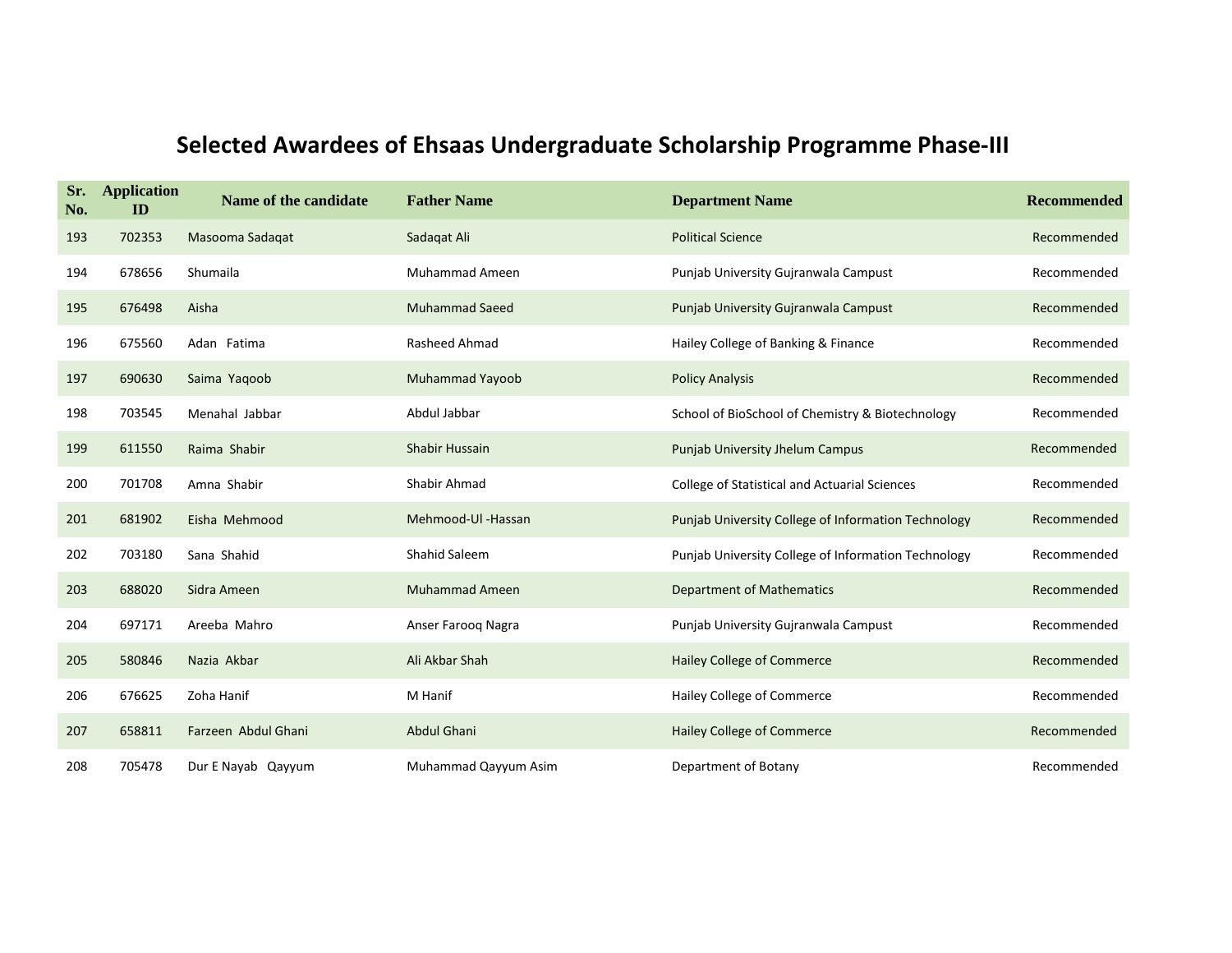| Sr.<br>No. | <b>Application</b><br>ID | Name of the candidate | <b>Father Name</b>            | <b>Department Name</b>                               | <b>Recommended</b> |
|------------|--------------------------|-----------------------|-------------------------------|------------------------------------------------------|--------------------|
| 209        | 694301                   | Ainey Ainey           | <b>Muhammad Zahid</b>         | <b>Early Childhood Education</b>                     | Recommended        |
| 210        | 623671                   | Zoha                  | <b>Muhammad Riaz</b>          | Sheikh Zaid Islamic Center                           | Recommended        |
| 211        | 627193                   | Dur E Shahwar         | <b>Muhammad Riaz</b>          | Sheikh Zaid Islamic Center                           | Recommended        |
| 212        | 617046                   | <b>Minal Noor</b>     | <b>Fazal Kareem</b>           | Centre of High Energy Physics                        | Recommended        |
| 213        | 699852                   | Sonam Batool          | Fida Hussain                  | College of Earth & Environmental Sciences            | Recommended        |
| 214        | 588731                   | Faiza Khalid          | Muhammad Khalid               | <b>College of Statistical and Actuarial Sciences</b> | Recommended        |
| 215        | 679662                   | Mishaal Salam         | <b>Muhammad Aslam</b>         | Punjab University College of Information Technology  | Recommended        |
| 216        | 669220                   | Amal Islam            | <b>Muhammad Shakeel</b>       | History & Pak. Studies                               | Recommended        |
| 217        | 699386                   | Minahil Amjad         | Amjad Javed                   | Punjab University Gujranwala Campust                 | Recommended        |
| 218        | 684514                   | Phool                 | Aslam                         | Punjab University Gujranwala Campust                 | Recommended        |
| 219        | 697494                   | Amina Muhammad Arif   | <b>Muhammad Arif</b>          | <b>Hailey College of Commerce</b>                    | Recommended        |
| 220        | 664686                   | Tooba Saleem          | <b>Muhammad Saleem Bhatti</b> | Institute of Business & Information Technology       | Recommended        |
| 221        | 547274                   | Areeba Fiaz           | <b>Fiaz Ahmed Malik</b>       | Institute of Business & Information Technology       | Recommended        |
| 222        | 695933                   | Yashfa Arooj          | Ghulam Muhammad               | Department of Geology                                | Recommended        |
| 223        | 692802                   | Areeba                | <b>Fazal Muhammad</b>         | <b>Policy Analysis</b>                               | Recommended        |
| 224        | 682646                   | Nagina                | Najum Khan                    | Secondary Education (IER)                            | Recommended        |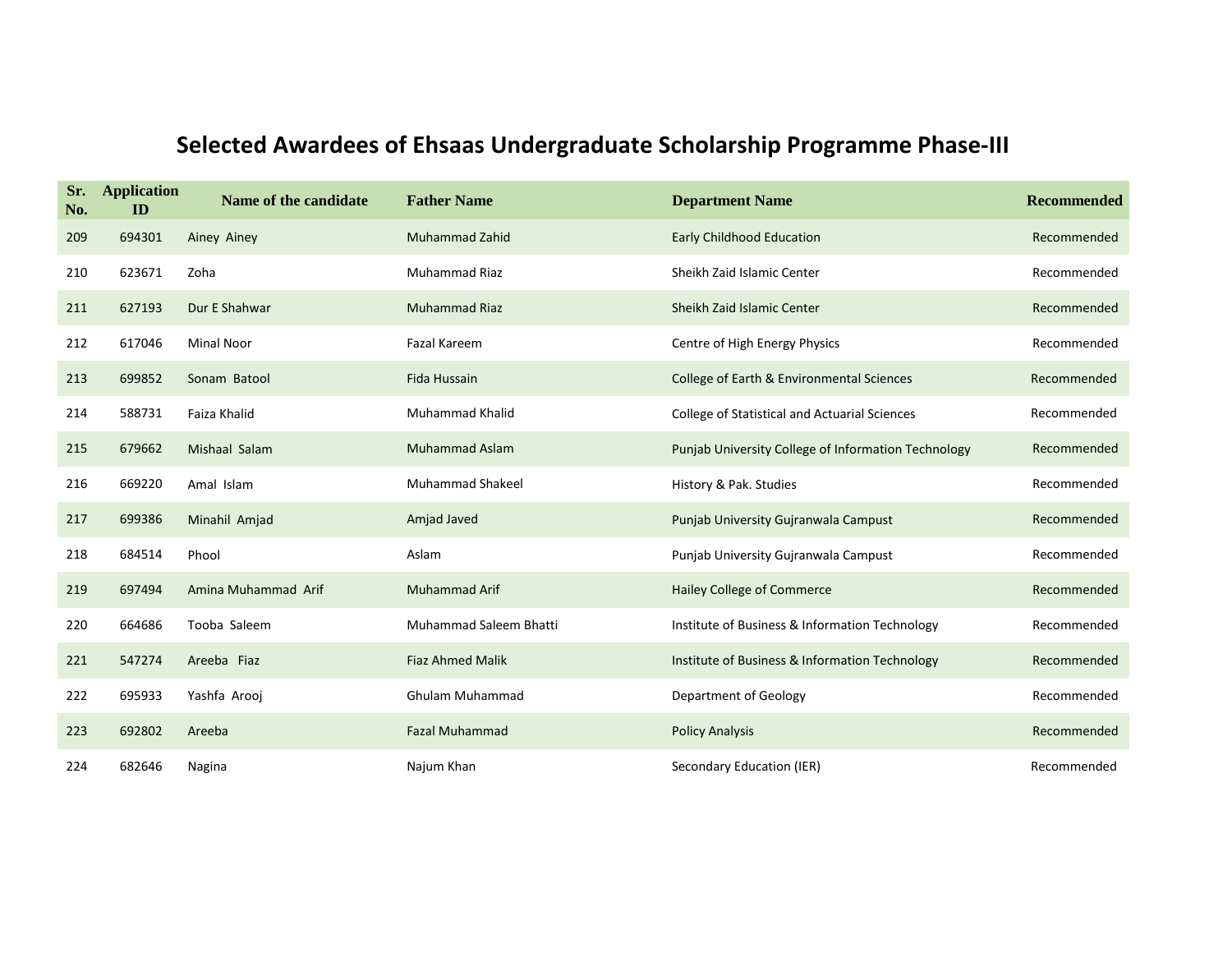| Sr.<br>No. | <b>Application</b><br>ID | Name of the candidate | <b>Father Name</b>     | <b>Department Name</b>                         | <b>Recommended</b> |
|------------|--------------------------|-----------------------|------------------------|------------------------------------------------|--------------------|
| 225        | 692534                   | Saman Khalid          | <b>Khalid Mahmood</b>  | Sheikh Zaid Islamic Center                     | Recommended        |
| 226        | 689653                   | Igra Shabbir          | Shabbir Ahmad          | College of Earth & Environmental Sciences      | Recommended        |
| 227        | 688770                   | Muqaddas Rehman       | Mizan Ur Rehman Raja   | College of Earth & Environmental Sciences      | Recommended        |
| 228        | 599170                   | Ramsha Shahzadi       | <b>Abdul Sattar</b>    | Development Communication (ICS)                | Recommended        |
| 229        | 611419                   | Javeria Gull          | <b>Gull Sher Ahmad</b> | Institue of Quality & Technology Management    | Recommended        |
| 230        | 700946                   | Igra Bibi             | Wali Ahmad             | Department of Physics                          | Recommended        |
| 231        | 704774                   | Sadaf Ansari          | Muhammad Asgher        | Punjab University Gujranwala Campust           | Recommended        |
| 232        | 680042                   | Wajeeha Rafiq         | Muhammad Rafiq         | Hailey College of Banking & Finance            | Recommended        |
| 233        | 687722                   | Sufia Asif            | Asif                   | <b>Hailey College of Commerce</b>              | Recommended        |
| 234        | 633517                   | Umama                 | <b>Muhammad Amin</b>   | Hailey College of Commerce                     | Recommended        |
| 235        | 693468                   | Amna Bibi             | <b>Muhammad Khan</b>   | <b>Hailey College of Commerce</b>              | Recommended        |
| 236        | 688395                   | Hadia Shahid          | <b>Shahid Masood</b>   | IEE & CE                                       | Recommended        |
| 237        | 698959                   | Shela Batool          | Akbar Hussain          | Institute of Social & Cultural Studies         | Recommended        |
| 238        | 684278                   | Aadila Bibi           | Muhammad Iqbal         | Department of Science Education (IER)          | Recommended        |
| 239        | 688201                   | Faria Younas          | <b>Muhammad Younas</b> | Centre For Integrated Mountain Research (CIMR) | Recommended        |
| 240        | 689781                   | Ruhma Shahzadi        | <b>Abdul Wahid</b>     | College of Statistical and Actuarial Sciences  | Recommended        |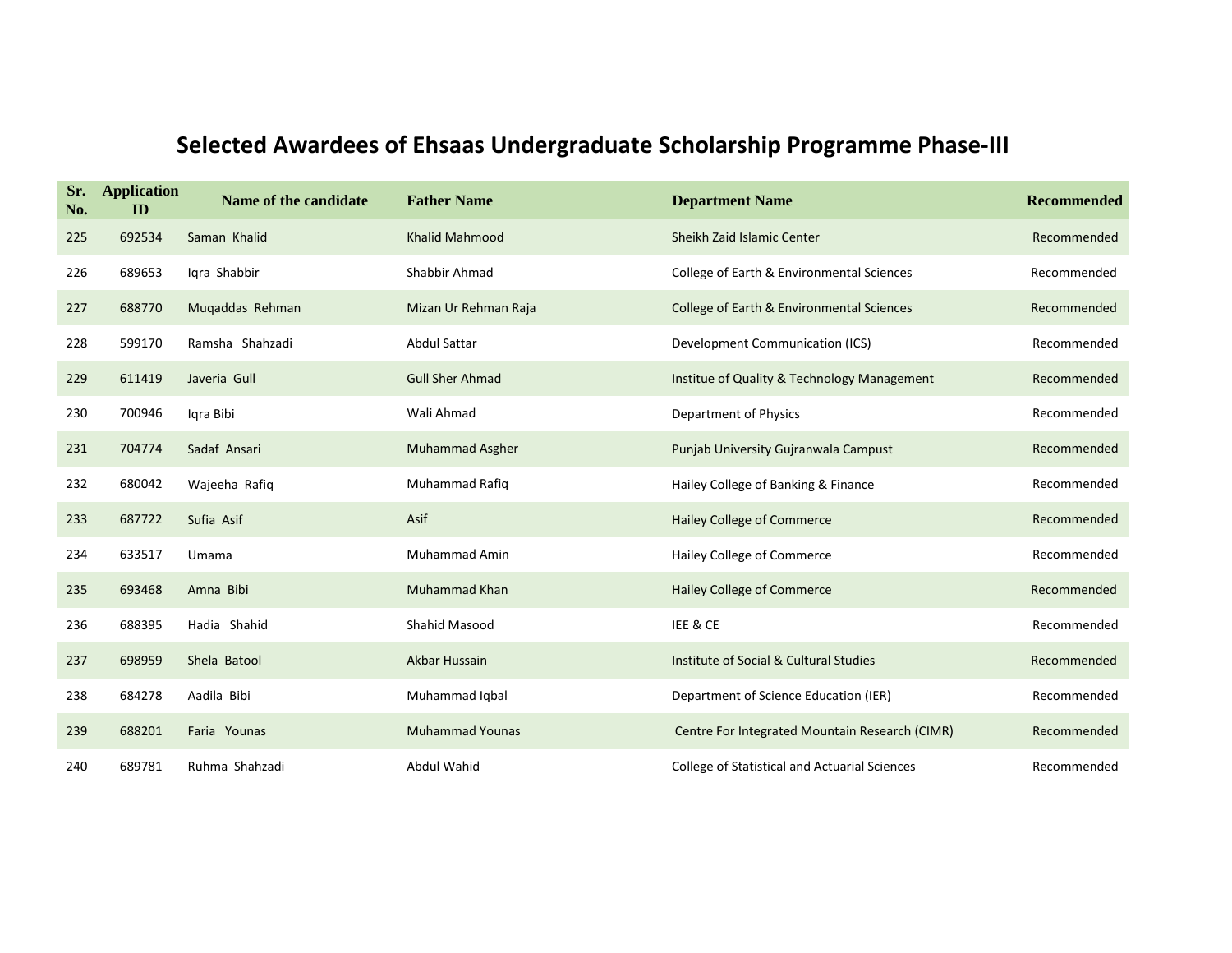| Sr.<br>No. | <b>Application</b><br>ID | Name of the candidate          | <b>Father Name</b>        | <b>Department Name</b>                               | <b>Recommended</b> |
|------------|--------------------------|--------------------------------|---------------------------|------------------------------------------------------|--------------------|
| 241        | 689805                   | Hafiza Amina Wazir             | <b>Wazir Ahmed</b>        | <b>College of Statistical and Actuarial Sciences</b> | Recommended        |
| 242        | 699410                   | Amna Shahzadi                  | Ghulam Ali                | College of Statistical and Actuarial Sciences        | Recommended        |
| 243        | 700731                   | Maimoona Muzaffar              | <b>Muzaffar Ali</b>       | Institute of Agricultural Sciences                   | Recommended        |
| 244        | 704477                   | Maham Rehman                   | Hafiz Yaqoob Ur Rehman    | Institute of Agricultural Sciences                   | Recommended        |
| 245        | 618118                   | Rabail Waseem                  | <b>Waseem Abbas</b>       | Punjab University College of Information Technology  | Recommended        |
| 246        | 700119                   | Syeda Hiba Laraib Binte Waheed | Waheed Ud Din Ahmed Late  | Department of Journalism                             | Recommended        |
| 247        | 633461                   | Ayesha Fatima                  | M Naeem                   | Department of Gender Studies                         | Recommended        |
| 248        | 697811                   | Sana Javed                     | Javed Mehmood             | <b>Department of Mathematics</b>                     | Recommended        |
| 249        | 687617                   | Ume Rubab                      | <b>Shahid Rafig</b>       | Punjab University Gujranwala Campust                 | Recommended        |
| 250        | 693137                   | Shafa Abbas                    | <b>Muhanmad Abbas</b>     | Punjab University Gujranwala Campust                 | Recommended        |
| 251        | 685345                   | Aleha Noor                     | Abdul Rehman              | Punjab University Gujranwala Campust                 | Recommended        |
| 252        | 660551                   | Chanda Shafique                | Muhmmad Shafique          | Hailey College of Commerce                           | Recommended        |
| 253        | 653504                   | Johara Arif                    | <b>Muhammad Arif Ali</b>  | Institute of Business & Information Technology       | Recommended        |
| 254        | 685773                   | Iram Shahzadi                  | Mubarik Ali               | <b>IBA</b>                                           | Recommended        |
| 255        | 685073                   | Hasiba Kareem                  | Hafiz Abdul Kareem        | Institute of Microbiology and Molecular Genetics     | Recommended        |
| 256        | 690420                   | Syeda Noor Zahra Rizvi         | Syed Touqeer Hussain Shah | Institute of Social & Cultural Studies               | Recommended        |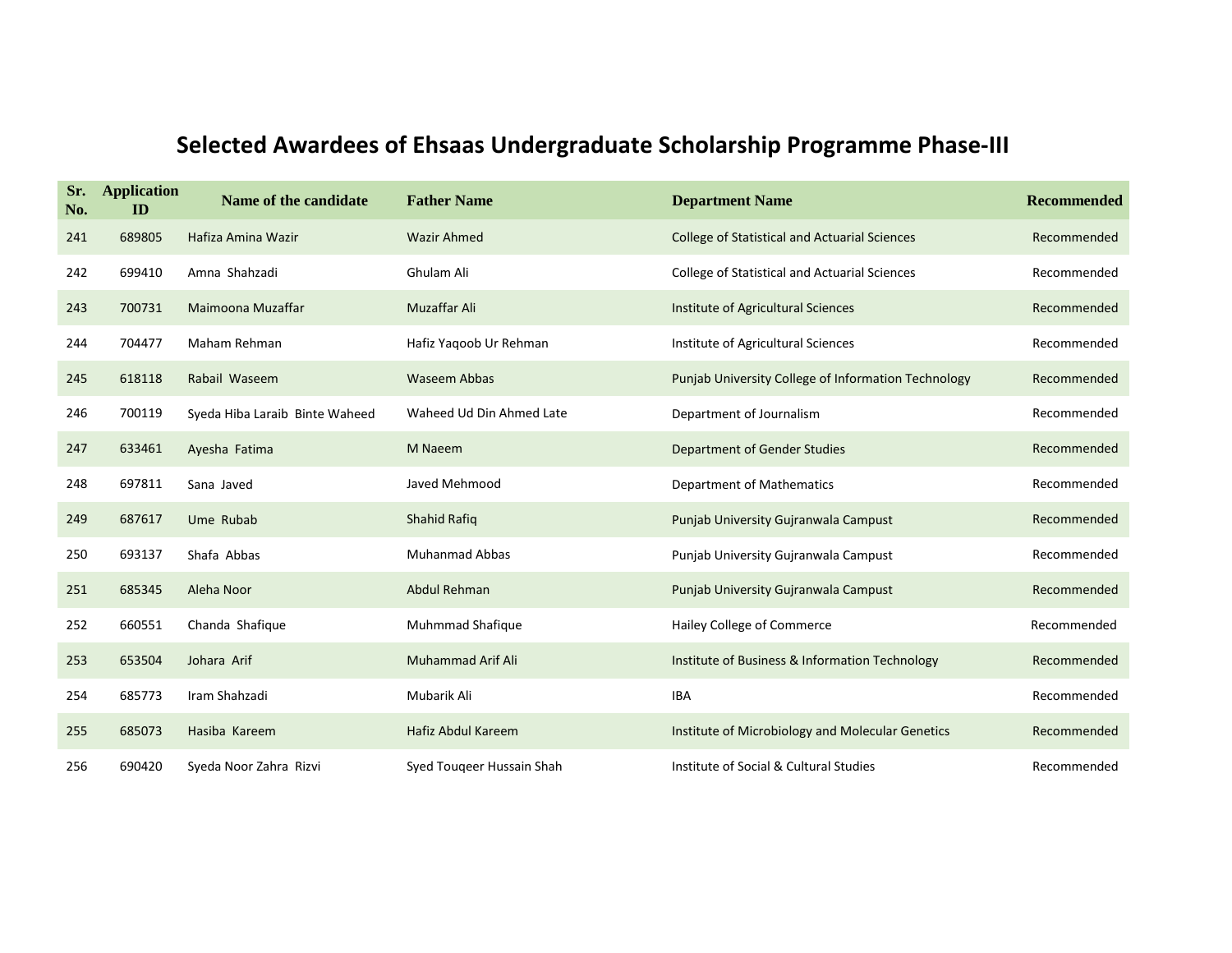| Sr.<br>No. | <b>Application</b><br>ID | Name of the candidate                           | <b>Father Name</b>      | <b>Department Name</b>                              | <b>Recommended</b> |
|------------|--------------------------|-------------------------------------------------|-------------------------|-----------------------------------------------------|--------------------|
| 257        | 701909                   | Tanzeela Nasreen                                | <b>Muhammad Boota</b>   | Institute of Social & Cultural Studies              | Recommended        |
| 258        | 683603                   | Arooj Saeed Arooj Muhammad Saeed Muhammad Saeed |                         | <b>College of Pharmacy</b>                          | Recommended        |
| 259        | 695047                   | Wajeeha Ilyas                                   | Muhammad Ilyas          | <b>College of Pharmacy</b>                          | Recommended        |
| 260        | 685103                   | Maryam Zehra                                    | <b>Muhammad Hussain</b> | <b>College of Pharmacy</b>                          | Recommended        |
| 261        | 699781                   | Ramisha Khan                                    | <b>Muhammad Khan</b>    | <b>School of Chemistry</b>                          | Recommended        |
| 262        | 697535                   | Ume Aeman                                       | <b>Muhammad Sultan</b>  | Sheikh Zaid Islamic Center                          | Recommended        |
| 263        | 697640                   | Shaista Rehman                                  | Mirza Fazal Ur Rehman   | Punjab University Jhelum Campus                     | Recommended        |
| 264        | 649688                   | Adeela Afzaal                                   | Afzaal Ahmad            | Punjab University College of Information Technology | Recommended        |
| 265        | 686873                   | Zarwah Malik                                    | Muhammad Khalid Farooq  | College of Art & Design                             | Recommended        |
| 266        | 690703                   | Aleesha Muhammad                                | Muhammad Ashiq Hussain  | Punjab University Gujranwala Campust                | Recommended        |
| 267        | 687882                   | Eman                                            | <b>Muhammad Javed</b>   | Punjab University Gujranwala Campust                | Recommended        |
| 268        | 698658                   | Agsa Afzal                                      | <b>Muhammad Afzal</b>   | Hailey College of Commerce                          | Recommended        |
| 269        | 704433                   | Maryam Nadeem                                   | Nadeem Hassan           | Institute of Applied Psychology                     | Recommended        |
| 270        | 698629                   | Khahkishah Sadiq                                | Sadiq Ali               | Department of Botany                                | Recommended        |
| 271        | 663492                   | Maham Fatima                                    | Farooq Ahmad            | Institute of Business & Information Technology      | Recommended        |
| 272        | 626195                   | Fatima Faroog Sheikh                            | Muhammad Faroog Sheikh  | Institute of Chemical Engineering & Technology      | Recommended        |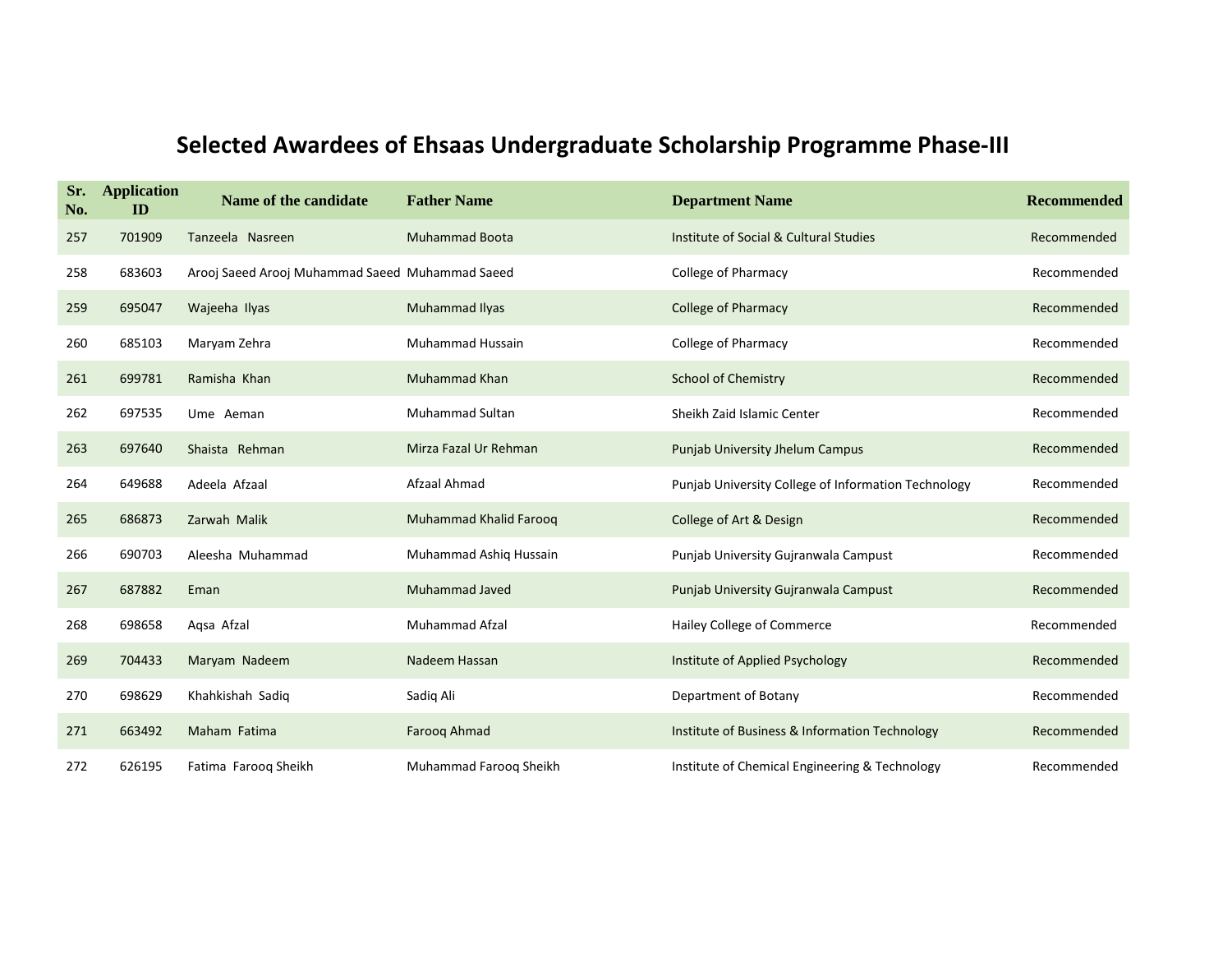| Sr.<br>No. | <b>Application</b><br>ID | Name of the candidate | <b>Father Name</b>        | <b>Department Name</b>                              | <b>Recommended</b> |
|------------|--------------------------|-----------------------|---------------------------|-----------------------------------------------------|--------------------|
| 273        | 661673                   | Umme Laila Zahid      | Zahid Mahmood             | Institute of Chemical Engineering & Technology      | Recommended        |
| 274        | 679581                   | Ayesha Tahir          | Tahir Mahmood             | Institute of Microbiology and Molecular Genetics    | Recommended        |
| 275        | 659492                   | Zainab Shahzad        | Umer Shahzad Hashmi       | Department of Persian                               | Recommended        |
| 276        | 686973                   | Iman Saleem           | Sajjad Ahmed Saleem       | <b>Technology Education</b>                         | Recommended        |
| 277        | 677732                   | Javaria Haroon        | Haroon Rashid             | Centre For Integrated Mountain Research (CIMR)      | Recommended        |
| 278        | 684634                   | Rafia Tul Islam       | Muhammad Akram Gill       | College of Pharmacy                                 | Recommended        |
| 279        | 671462                   | Neha Shafique         | <b>Muhammad Shafique</b>  | <b>School of Economics</b>                          | Recommended        |
| 280        | 686987                   | Laiba Riaz            | <b>Muhammad Riaz</b>      | Sheikh Zaid Islamic Center                          | Recommended        |
| 281        | 697158                   | Wajiha Siddique       | Hafiz Muhammad Siddique   | <b>Information Management</b>                       | Recommended        |
| 282        | 693171                   | Quratulain Furgan     | Furgan Ahmed              | Institute of Islamic Studies                        | Recommended        |
| 283        | 697637                   | Zartasha Sheraz       | <b>Sheraz Ahmad Gohar</b> | University Law College                              | Recommended        |
| 284        | 699207                   | Rabiya Ghafoor        | <b>Abdul Ghafoor</b>      | Punjab University Jhelum Campus                     | Recommended        |
| 285        | 679355                   | Javeria Kanwal        | <b>Abdul Haq</b>          | Punjab University College of Information Technology | Recommended        |
| 286        | 690279                   | Rubab Fatima          | Aurangzaib Goraya         | Department of Gender Studies                        | Recommended        |
| 287        | 693087                   | Safa Abdul Jabbar     | Abdul Jabbar              | Punjab University Gujranwala Campust                | Recommended        |
| 288        | 697116                   | Marwah Abdul Jabbar   | Abdul Jabbar              | Punjab University Gujranwala Campust                | Recommended        |